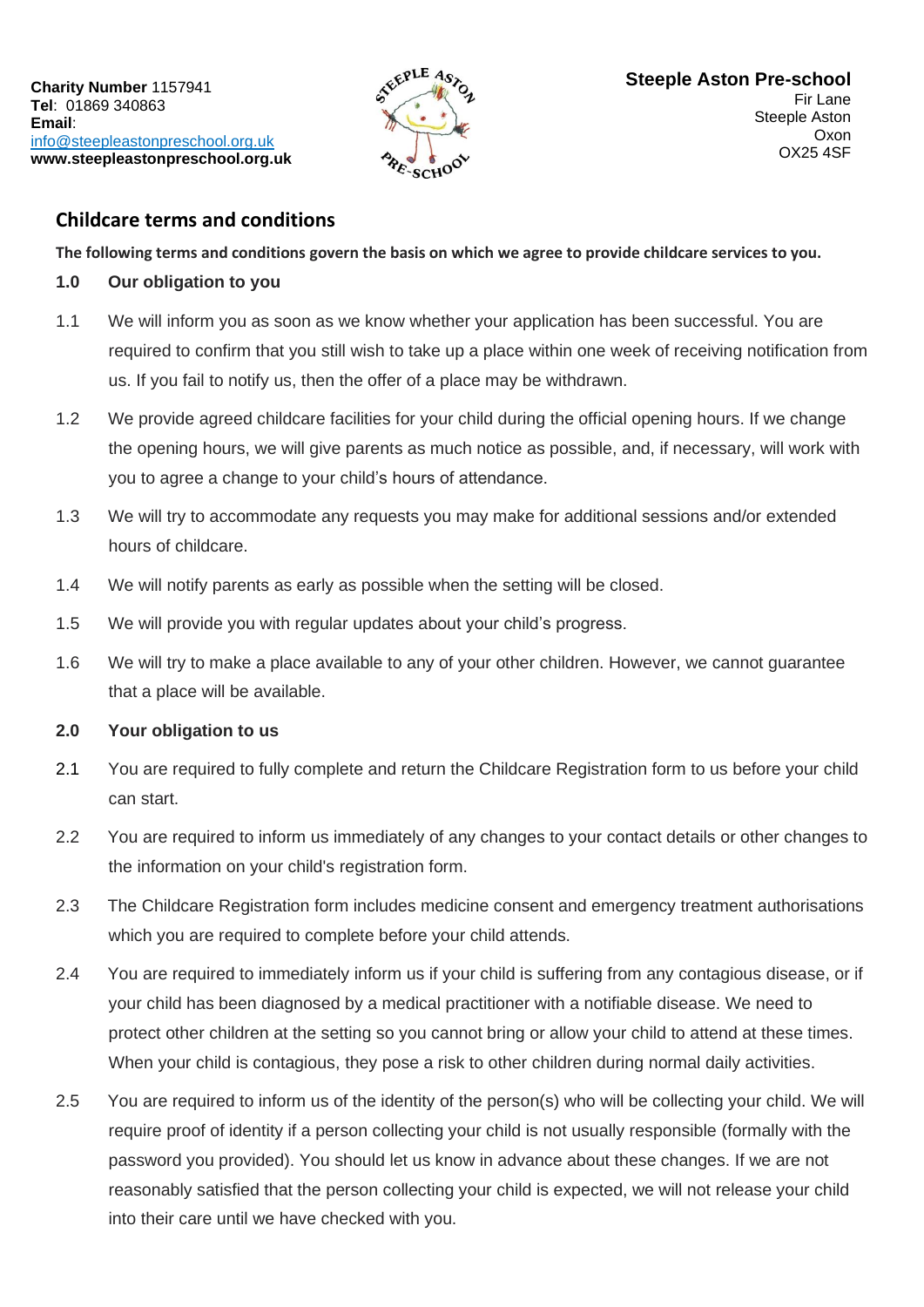- 2.6 You are required to inform us immediately if you are not able to collect your child by the official collection time. You should make arrangements for an authorised person (recorded on your registration form) to collect your child as soon as possible and confirm who they are. A late collection charge will be applied. If you fail to collect your child by the official collection time and we have reason to be concerned about your child's welfare we will contact the local authority.
- 2.7 You are required to inform us as far in advance as possible of any dates when your child will not be attending.
- 2.8 You are required to provide at least one terms notice at the discretion of the management committee of your intention to decrease the number of hours your child attends and similarly, should you decide to withdraw your child completely and end this Agreement. If you give insufficient notice, you will still be required to pay full fees for one month from the date of notice. If you would like to end this Agreement, please speak to the setting manager.
- 2.9 If your child is the subject of a court order, you are required to inform us and provide a copy of the order on request.
- 2.10 You should read our policies and procedures provided for parents available for you at the setting.

#### **3.0 Payment of fees**

- 3.1 Fees are payable calendar monthly in advance.
- 3.2 All payments made under this Agreement should be made by direct debit where the facility is available or by cash where agreement in advance is made with the setting manager. All payment regardless of method shall be made by the parent/guardian monthly, in advance, on the last day of each month (the due date). If the payment is made by cash or debit/credit card, it is your responsibility to obtain a receipt from the setting manager as proof of payment. Late payments will incur a late payment fee of £25.00. In addition, a charge of £20.00 will be made for each occasion of re-presented payments and on the issue each late payment letter issued to you. If further action is required to recover unpaid fees, additional charges may be made in lieu of any costs of recovery incurred.
- 3.3 If the payment of fees referred to in 3.2 is outstanding for more than 14 days, then we may terminate the Agreement. Once the contract has been terminated, the child shall cease to be admitted, and the notice of termination shall be regarded as a formal demand for outstanding monies.
- 3.4 If you require additional sessions or have been unable to collect your child by the official collection time, we will inform you of the extra amount payable and add these additional charges to your regular fees. In the event of late collection of your child, we reserve the right to charge a late collection fee of £5.00 up to 5 minutes beyond the scheduled collection time and a further £5.00 for each subsequent 5-minute delay in collection. Any late collection charge/s incurred will be added to next month's invoice and will be subject to Pre Schools usual payment terms.
- 3.5 No refund will be given for periods when children do not attend a session due to illness or holidays. Please note that we are closed on bank holidays and for our team training days (inset days)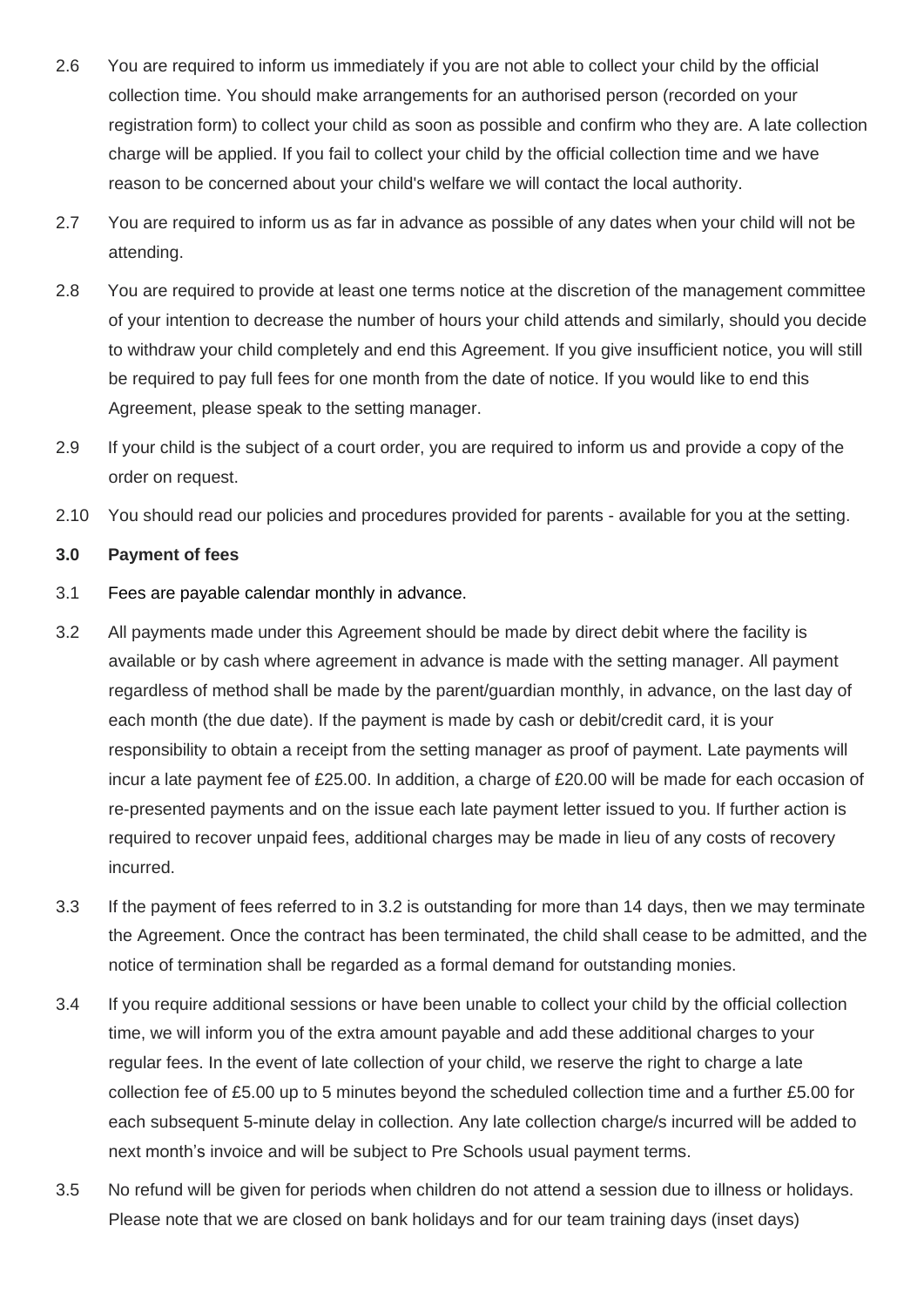throughout the year. These training days help support our team's continuing professional development which benefits the children and families. No refunds are given for these closures as they are already taken into account when setting fees.

## **4.0 Suspension of a child**

- 4.1 We may suspend providing childcare to your child at any time if you fail to pay any fees due.
- 4.2 If the period of suspension for non-payment of fees exceeds one month, either of us may terminate this Agreement by giving written notice. This takes effect on receipt of the notice.
- 4.3 We do not support the exclusion of any child on the grounds of behaviour. However, if your child's behaviour is deemed by us to endanger the safety and well-being of your child and/or other children and adults, it may be necessary to suspend childcare while we try to address these issues with you. It may also be necessary to share our concerns with other external agencies as appropriate. The decision to suspend your child will be made with the agreement of the management team and committee.
- 4.4 During any period of suspension for behaviour-related issues, we will work with the local authority and where appropriate other welfare agencies to identify appropriate provision or services for your child.
- 4.5 If your child is suspended part way through the month, under the conditions stated in clause 4.3, we will give you a credit for any fees you have already paid for the remaining part of that month, calculated on a pro rata basis. This sum may be offset against any sums payable by you to us.

#### **5.0 Termination of the Agreement**

- 5.1 You may end this Agreement at any time, by giving us at least one terms notice.
- 5.2 We may immediately end this Agreement if:
	- 5.2.1 You fail to pay your fees.
	- 5.2.2 You breach any of your obligations under the Agreement and you have not or cannot put right that breach within a reasonable period of time.
	- 5.2.3 You behave unacceptably; we do not tolerate any physical or verbal abuse or threats towards staff or other parents.
	- 5.2.4 We take the decision to close. We will give you as much notice as possible in the event of such a decision.
- 5.3 It may become apparent that the support we can offer your child is not sufficient to meet his or her needs. Under these circumstances we work with you, the local authority and other welfare agencies as per our procedures to identify appropriate support, at which point we may end this Agreement.
- 5.4 You may end this Agreement if we have breached any of our obligations under this Agreement and we have not or cannot put right that breach in a reasonable period after you draw it to our attention.